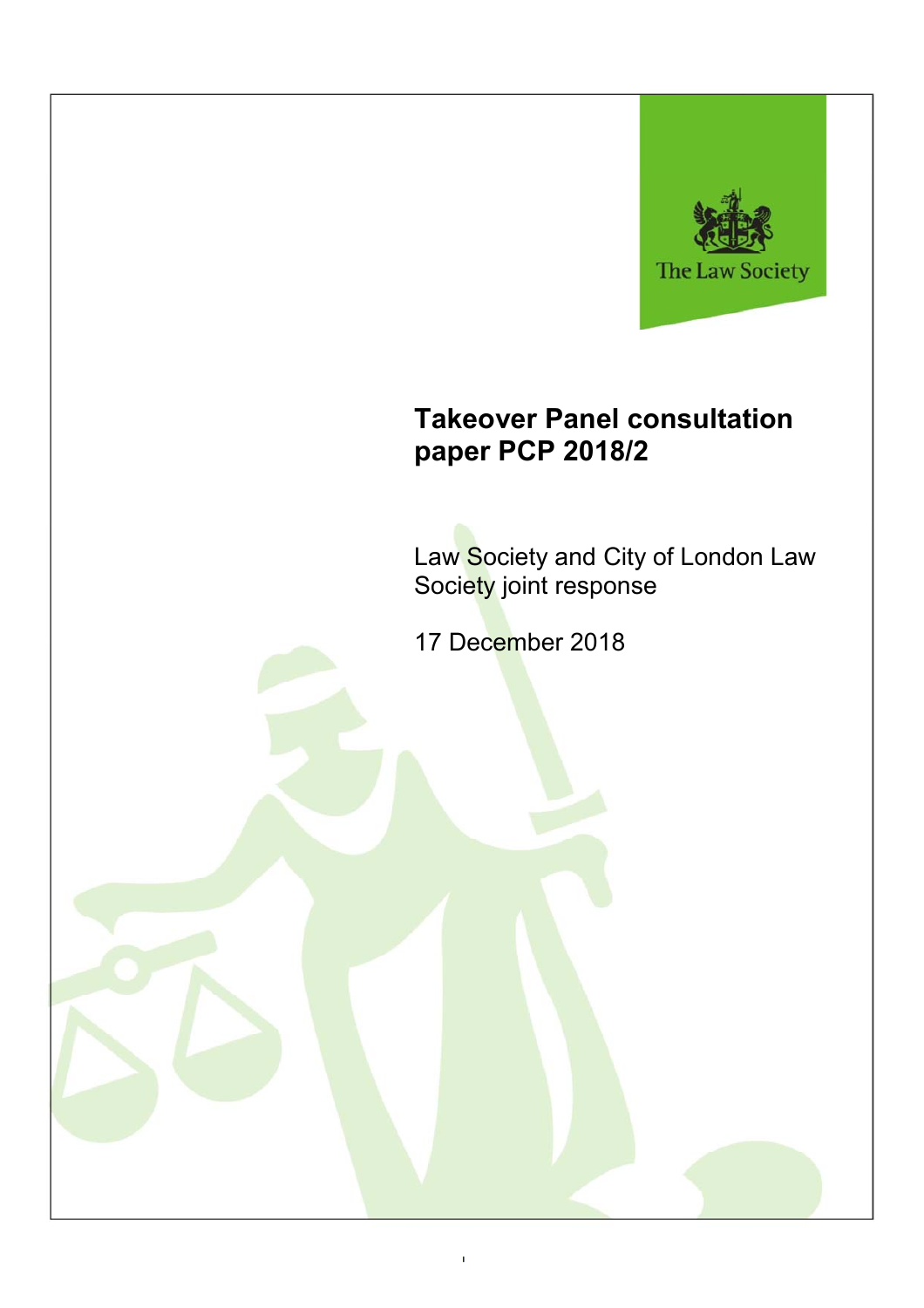#### **Introduction**

- 1. The views set out in this paper have been prepared by a Joint Working Party of the Company Law Committees of the City of London Law Society (**CLLS**) and the Law Society of England and Wales (the **Law Society**).
- 2. The CLLS represents approximately 17,000 City lawyers through individual and corporate membership, including some of the largest international law firms in the world. These law firms advise a variety of clients from multinational companies and financial institutions to Government departments, often in relation to complex, multijurisdictional legal issues. The CLLS responds to a variety of consultations on issues of importance to its members through its 19 specialist committees, and membership of its Company law Committee can be found at http://www.citysolicitors.org.uk/index.php?option=com\_content&view=category&id=115&Itemid= 469.
- 3. The Law Society is the professional body for solicitors in England and Wales, representing over 170,000 registered legal practitioners. It represents the profession to Parliament, Government and regulatory bodies in both the domestic and European arena and has a public interest in the reform of the law.
- 4. The Joint Working Party is made up of senior and specialist corporate lawyers from both the CLLS and the Law Society who have a particular focus on issues relating to takeovers.

#### **Response**

5. We would like to raise the following points in relation to the PCP.

#### Shared jurisdiction

6. We note that it is intended that the shared jurisdiction provisions of the Code will fall away immediately upon Brexit. As is, however, acknowledged in paragraph 3.22 of the PCP, the impact of Brexit does not, of itself, require the Panel to delete or otherwise undermine the shared jurisdiction rules currently reflected in the Code and therefore this is essentially a voluntary step on the part of the Code Committee for the reasons set out in the PCP. In light of this, we think it is regrettable that is not proposed that there should be any "grandfathering" of those companies that are currently subject to the Code's shared jurisdiction provisions. Although the number of companies involved is relatively small, the impact of removal of the Code's protection is significant, in particular, for shareholders in companies that will no longer be subject to the Code but whose local regulator will not take jurisdiction over an offer for the relevant company. It is unlikely to be a straightforward matter for an affected company to take appropriate steps to address this situation and the regulatory vacuum created by the Panel ceasing to exercise jurisdiction would not only operate to the disadvantage of target shareholders but would also mean there would not be an orderly framework for the conduct of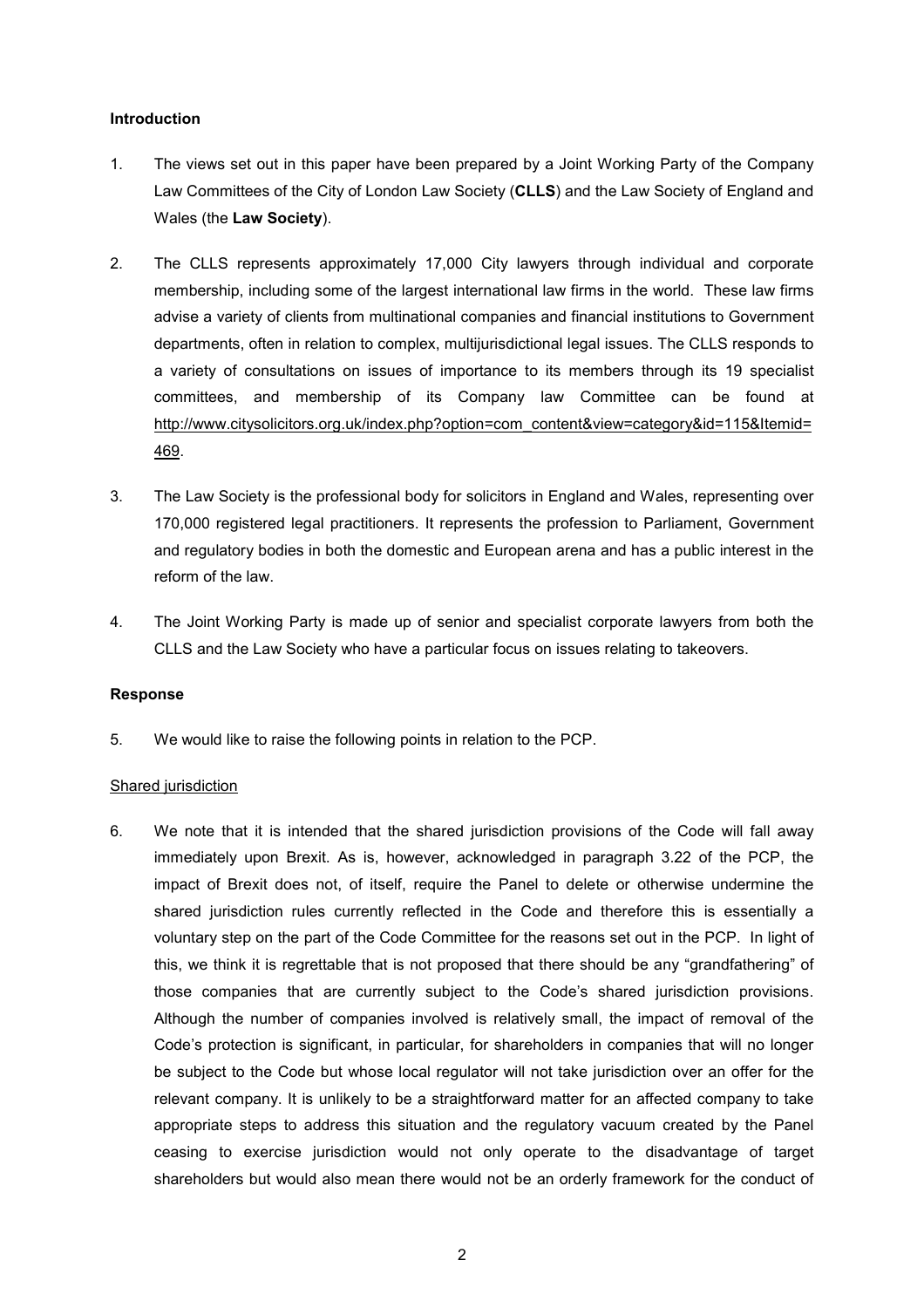an offer for such a company and this would be detrimental to the integrity of the UK financial markets. Such a situation runs counter to the stated purposes of the Code as set out Section 2(a) of the Introduction to the Code.

7. Assuming the Code Committee will not be minded to re-consider the introduction of grandfathering provisions (and in this context we note the Panel has concerns around taking jurisdiction in relation to offers for companies incorporated outside the UK, Channel Islands or Isle of Man although we do not regard these as totally compelling), we would encourage the Panel to liaise with relevant local supervisory authorities with a view to developing some protocols to seek to avoid a total regulatory vacuum arising. In parallel with this, we would suggest that companies that are currently subject to shared jurisdiction should make the change of position clear to their shareholders and indicate what steps (if any) they would propose to take as a consequence – guidance would be useful from the Financial Conduct Authority/Panel/local supervisory authorities in this respect.

#### Rule 12 and antitrust conditions

8. In the context of the changes being made to the Code in relation specifically to Brexit, we understand the Panel's approach to maintaining the distinction between the treatment of UK/EU antitrust conditions and those related to antitrust approvals in other jurisdictions. However, we think this is something that should be revisited by the Panel as soon as practicable as part of a broader debate about conditionality on takeovers. In our view, the logic for continuing to draw a distinction between the UK/EU and sophisticated antitrust clearance processes elsewhere in the world is increasingly unclear and we would welcome a broader debate on this area. We would not wish our response to be interpreted as agreement with the conclusions reached by the Code Committee on this subject; we are not convinced by the reasoning set out in the PCP.

## Definition of "takeover bid" or "bid" in the The Takeovers (Amendment) (EU Exit) Regulations 2019 (the **Regulations**)

9. We note that the definition of "takeover bid" or "bid" in the Regulations is aligned with the definition in the Takeovers Directive. Again, we understand this approach in the context of initial amendments to address Brexit and the inability to make wider changes at this stage, but we think this is something that the Panel should revisit with the Government given that, in particular, the definition does not technically include takeovers effected by way of scheme of arrangement or where the target is admitted to a UK multilateral trading facility.